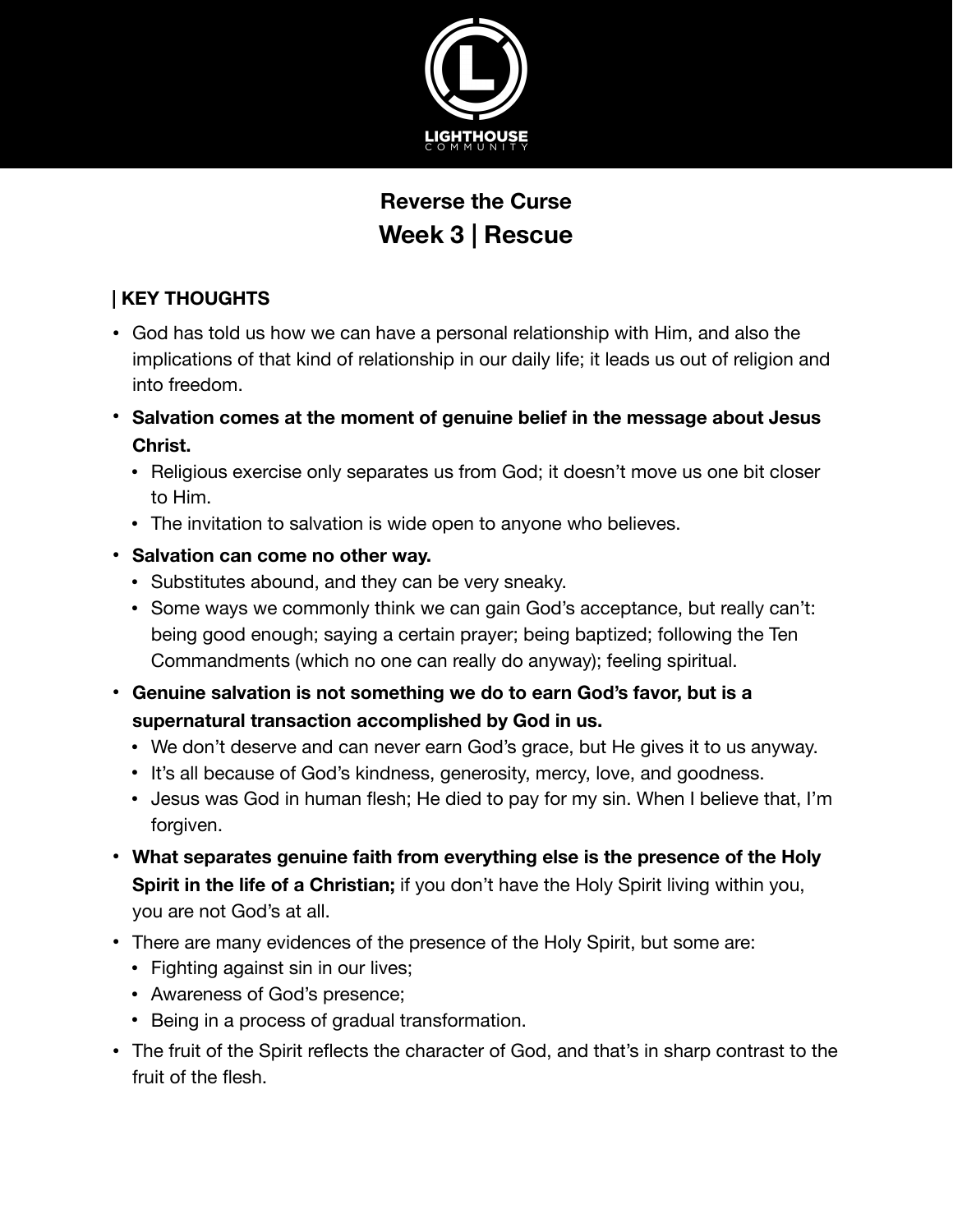## **| SCRIPTURE**

Galatians 3:1-14 (NLT)

John 6:29 (NLT)

Galatians 2:20 (NLT)

Titus 3:4-8 (NLT)

Galatians 2:3 (NLT)

Romans 8:14 (NLT)

Galatians 5:18 (NLT)

Romans 8:11-14 (NLT)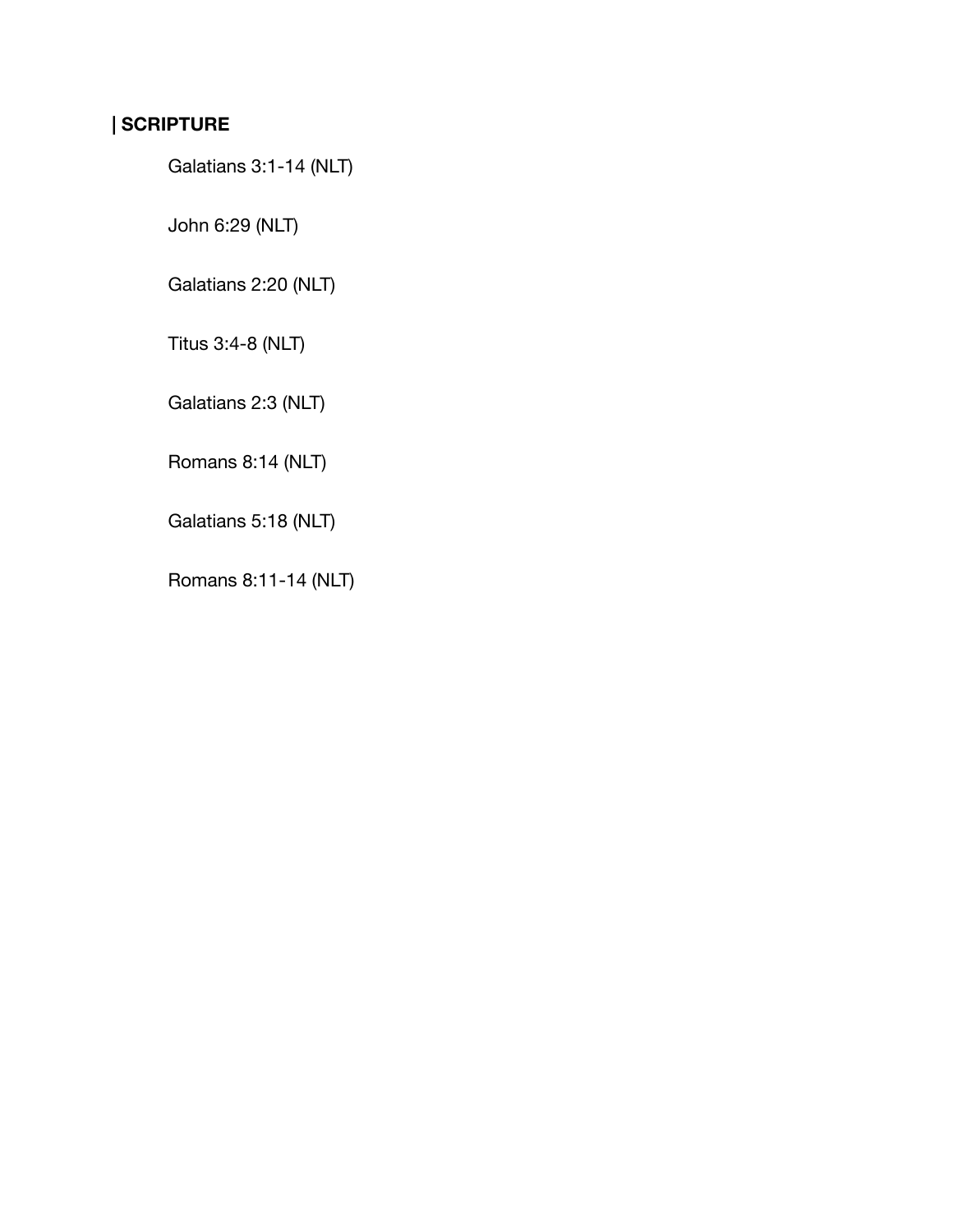#### **| PRACTICAL**

- We're not only saved by faith, but after our salvation, we walk by faith; this is supernatural as well.
- How can we walk in step with the Holy Spirit? By saying "Yes" to Jesus continually. That is, when…
	- we cross the line of faith initially;
	- we're baptized in obedience to His command;
	- we read the Bible and pray.

We'll know the Spirit is active within is when…

- we recognize a change in our lives;
- we experience freedom from addiction and obsession;
- we become consumed with the desire to know God;
- our relationships change with people, money, time, etc.
- As we say "Yes" to Jesus, our hearts are changed, and God's character begins to ooze out of us.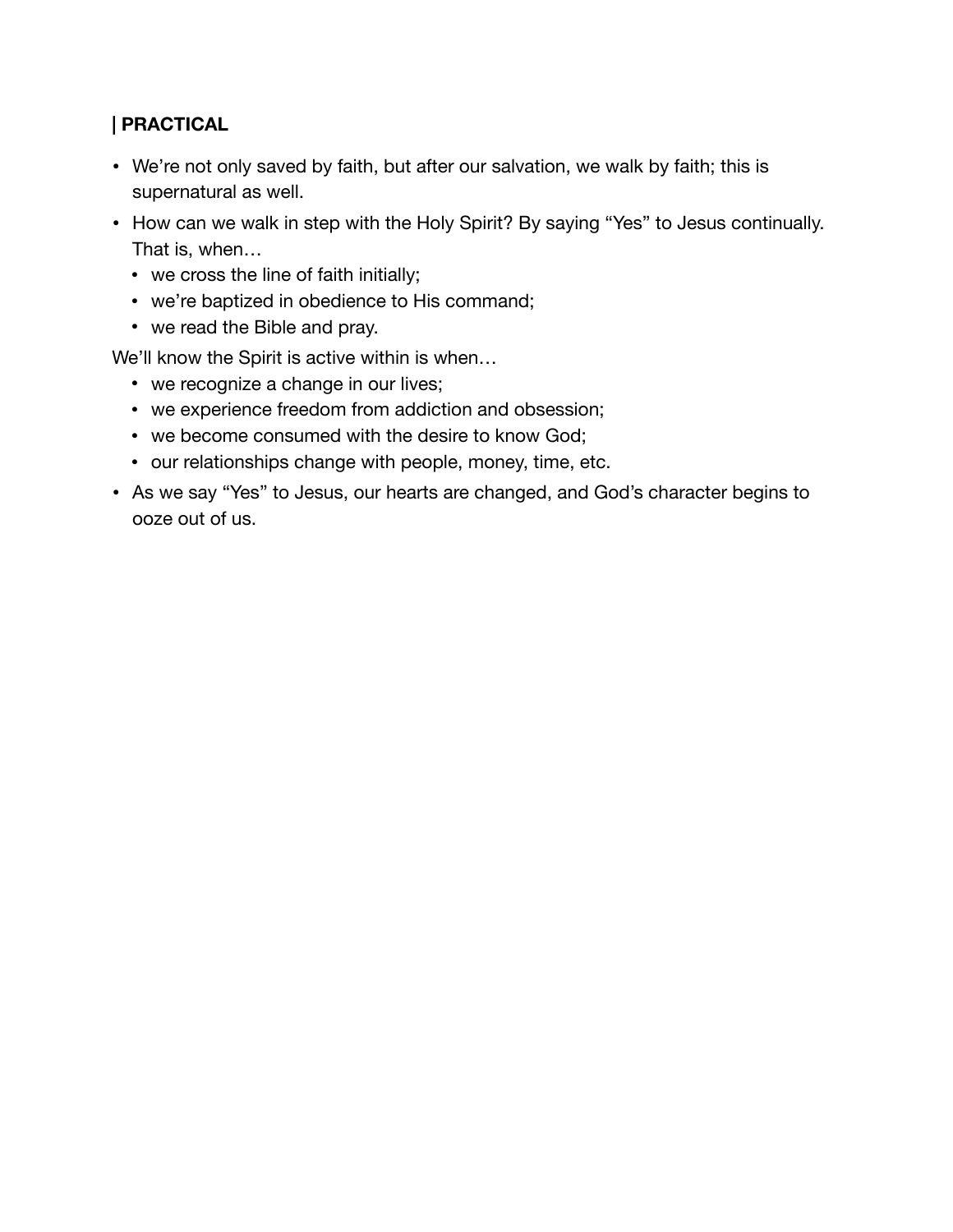#### **| REFLECT**

- Have you ever had a friend who, like the Apostle Paul, can't help but tell you the truth in love? Are the warnings of that kind of friend worth listening to?
- The Holy Spirit doesn't force us to do what He says; when we resist Him in our lives, the Bible calls that "quenching" the Spirit.
- When we resist the Spirit, we grieve the Spirit, because He wants what's best for us, and resisting Him can only lead to sorrow.
- Jesus didn't come to give us a new set of religious rules, but to give us hope for an entirely new kind of life.